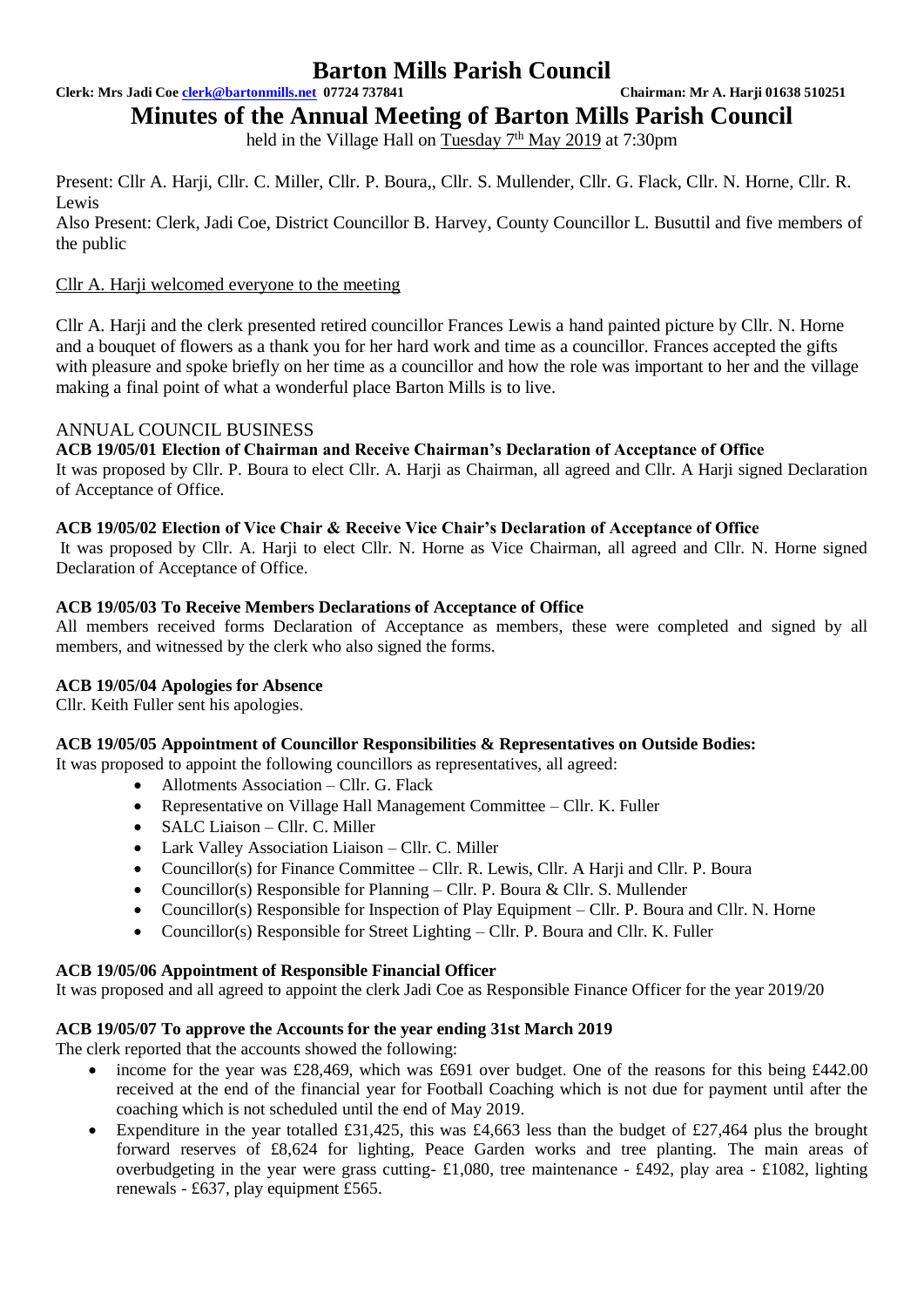**Clerk: Mrs Jadi Coe [clerk@bartonmills.net](mailto:clerk@bartonmills.net) 07724 737841 Chairman: Mr A. Harji 01638 510251**

- Income less expenditure in the year resulted in a deficit of £2,775.88 which was covered by the brought forward reserves.
- At the end of the year £9,679 was held in the current account and  $\text{\pounds}10,001$  in the deposit account.

Cllr. P. Boura proposed to approve the account, all agreed and subsequently these were signed by the Chairman.

#### **ACB 19/05/08 Approve Annual Governance Statement 2018/19 (Part 1)**

Cllr. P. Boura proposed to approve the statement, all agreed and subsequently this was signed by the Chairman.

#### **ACB 19/05/09 Approve Accounting Statements 2018/19 (Part 2)**

Cllr. P. Boura proposed to approve the statement, all agreed and subsequently this was signed by the Chairman.

#### **ACB 19/05/10 Review Effectiveness of Internal Audit Procedure & Appoint Internal Auditor for 2019/20**

The clerk reported that the internal auditor Anthony Preece, had completed the audit for 2018/19 as requested and that there were no errors found, it was agreed to ask Anthony Preece to be the internal auditor for 2019/20.

## **ACB 19/05/11 Review of General Data Protection Policy (last reviewed May 2018)**

It was agreed the Parish Council was compliant and no changes were required.

## **ACB 19/05/12 Review of Data Audit and Risk Management Policy (last reviewed May 2018)**

It was agreed no changes were required.

## **ACB 19/05/13 Review of Standing Orders (last reviewed October 2018)**

It was agreed no changes were required.

**ACB 19/05/14 Review of Financial Regulations (last reviewed December 2018)**

It was agreed no changes were required.

#### ORDINARY COUNCIL BUSINESS

#### **19/05/01 Declarations of Members Interests**

Cllr. A. Harji declared he may have an interest in item 09.01 Affordable Housing site.

#### **19/05/02 Minutes**

The minutes of the Parish Council Meetings dated 2<sup>nd</sup> April 2019 and 16<sup>th</sup> April 2019 were proposed as a true record by Cllr. P. Boura and all agreed.

#### **19/05/04 Police Matters**

None of relevance

## **19/05/05 County and District Councillors Report**

County Councillor L. Busuttil reported on recent rumours in regards to cutting SEN costs, which he stated were not true.

District Councillor B. Harvey reported on the following:

- Confusion from the public in relation to areas in which no poll was taken on  $2<sup>nd</sup>$  May due to uncontested elections of both some Parishes and wards on the District Council
- At West Suffolk Council conservatives still hold a majority of seats but the amount of seats held has dropped to 36 from 52.
- Lots of upcoming changes in regards to the merger of FHDC and SEBC to West Suffolk Council
- Locality allocations are to made shortly but WSC are tightening the rules and will require more information for locality budget requests
- He is unable to attend meetings that are rescheduled at short notice due to an increase in his work schedule

## **19/05/06 Planning and Environment**

**General & For Consideration:** None

**Tree Applications (for information only):** None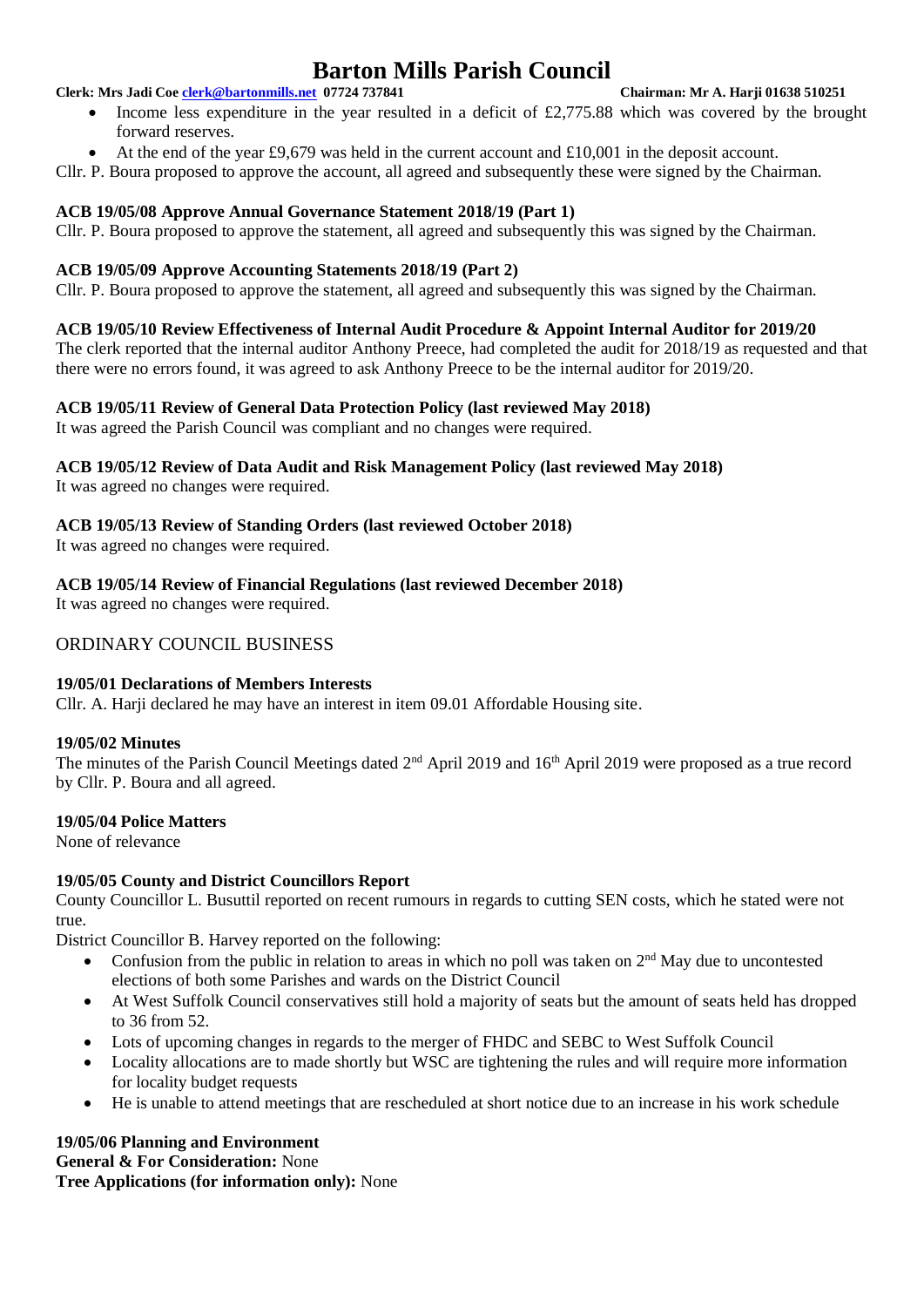## **Clerk: Mrs Jadi Coe [clerk@bartonmills.net](mailto:clerk@bartonmills.net) 07724 737841 Chairman: Mr A. Harji 01638 510251**

## **Awaiting Forest Heath decisions and pending appeals:**

DC/18/1567/FUL – planning app. For two dwellings on AWA Site, Church Meadow, Barton Mills, IP28 6AR  *pending at 29.4.19.*

This was noted and Cllr. B. Harvey reported he attended a meeting with the case officer and planners are currently in discussion on how to proceed with the application.

DC/18/2191/FUL – planning app. For 1 self contained two bed unit at 35 The Street, Barton Mills, IP28 6AA  *pending at 29.4.19*

Noted and Cllr. B. Harvey informed the Parish Council this was still in discussion on whether this can be accommodated at the property*.*

#### **Decided/approved (for information only)**

DC/19/0309/HH – householder planning application for (i) first floor extension over existing garage, (ii) sunroom to rear elevation, (iii) internal alterations and changes to fenestration, (iv) partial conversion to existing garage to create utility room at 57 The Street, Barton Mills, IP28 6AA – *approved 17.4.19*

Noted

.

DC/18/2027/FUL change of use of land for sale and display of cars at Hand Car Wash, Fiveways, Barton Mills, *withdrawn/abandoned 24.4.19*

Noted, and Cllr. B. Harvey informed the Parish Council that they had begun tarmac works prior to a decision being made and now the enforcement officer has been put on this case

Cllr. P. Boura reported of a field located in the village which required clearing of building materials etc, it was agreed to contact the land owner and request he tidies and clears the field.

#### **19/05/07 Clerk's Report & Matters Arising from the Minutes of the Last Meeting (For Info Only)**

The clerk reported the following:

- She has reported the speed limit and lack of street lighting on Newmarket Road, but has yet to receive a response.
- The Parish Council have received a cheque in the sum of £50 from the Village Hall in regards to the Car Boot donation.
- A telephone call from the Election Office informed the clerk that a resident on the Bridge Farm Dairy estate will be putting in a request to have the current parish boundaries reviewed, the clerk continued to report that she then invited the resident to this meeting to enable the members to hear his views as a resident from that area of the parish.

It was agreed to write to the resident again, stating he and all other residents in the area are welcome to use the village facilities and if he would like to attend a Parish Council meeting he would be made to feel welcome and that the Parish Council would like to hear the views of residents in the area of the old Dairy. Cllr. B. Harvey stated that altering the boundary may be worth exploring further.

Sarah had originally requested to complete the Football Pitch works between  $6<sup>th</sup>$  and  $27<sup>th</sup>$  May, however Sarah has been to the field very recently and noted a great improvement in the pitch due to more regular cutting and felt re seeding was no longer required.

It was agreed the pitch had improved and no re seeding would be carried out at this time.

• An email stating that many parishioners had asked whether the land owner of the field between the A11 and Newmarket Road had permission to create another entry point to the field, off of Newmarket Road. The clerk went on to state it had been confirmed no permission had been given.

Although the new entry point was maybe more suitable and created less traffic building up on the A11 on car boot sale days, it was agreed to report this to the enforcement officer.

- A phone call had been received from a parishioner regarding a bin belonging to his neighbour that was on his own property. The parishioner would like this bin removed from his property but doesn't wish to cause issues with the neighbour and wondered if the Parish Council could help him.
	- Although it was agreed this was not the role of the Parish Council to organise collection of waste it would be kind of the Parish Council if they could help the resident who's property the bin is on. Cllr. P. Boura agreed to attempt to resolve the issue.

#### **19/05/08 Correspondence**

• A letter of thanks from the Rainbow Mother and Toddler Group in regards to the donation we sent.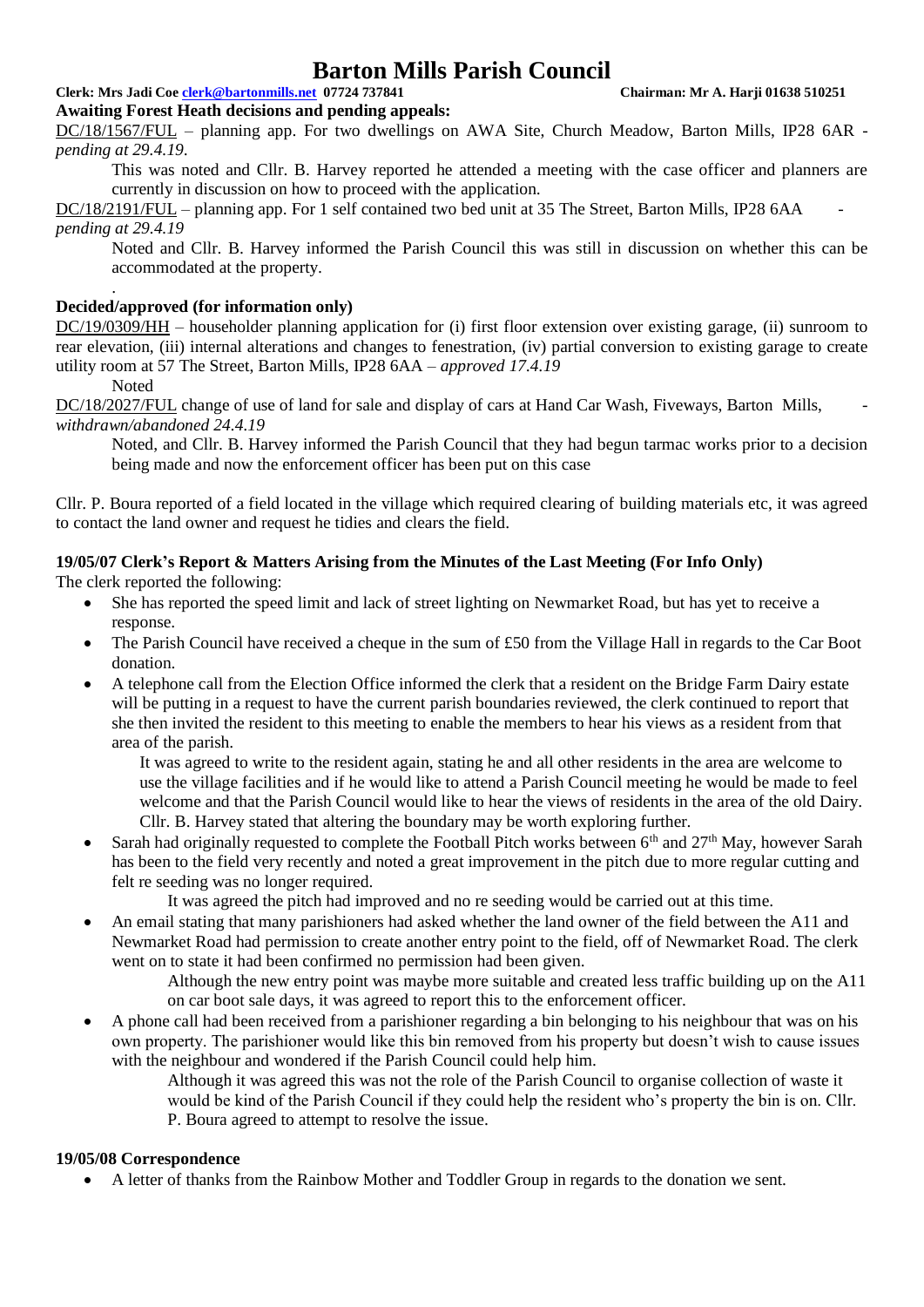#### **Clerk: Mrs Jadi Coe [clerk@bartonmills.net](mailto:clerk@bartonmills.net) 07724 737841 Chairman: Mr A. Harji 01638 510251**

• A Facebook message was received from a resident in regards to the lack of road resurfacing repairs on Grange Lane and Church Lane Close as scheduled for April. The clerk has contacted Highways who require further information of where the repairs have and have not occurred. Suffolk Highways has had a report that where road resurfacing has taken place, the new surface is higher than the current drains and Suffolk Highways are to schedule a return to rectify this.

Cllr. G. Flack reported that he had a leaflet stating that further work would begin the next day..

#### **19/05/09 Parish Matters**

19/05/09.01 Site for affordable housing and Annual Parish Meeting update

The clerk reported an update from Isobel at Hastoe Homes regarding the recent meeting between local land owner, herself and several members of the council, stating the following:

At the meeting the land owner said that their initial offer for the site off Church Lane stood. I think it's clear that the Parish Council don't really support that option. I have made it clear that Hastoe will not pursue anything further without PC support.

The Church Lane landowner has made it very clear that the land fronting onto Church Lane is not available for sale. We did discuss a compromise loosely based on the plan that Robert Lewis had drawn up. Initially this seemed quite positive and I was to go away and look at a potential layout for this. However, since then I have had a call from the land owner to say that following discussions with their land agent it doesn't work for them. This is disappointing as I had hope this could work for everyone.

We also looked at site 5 next to the playing field. On the face of it, this could work but I have reservations about the access. I think the costs associated might make it a difficult option. I would have to look at it in more detail and see. The planners initially rejected this site (I've attached their comments so you can see). I am trying to get an update from them as you know as time has moved on and they might have a different view.

With regards to the County Council land, I know they have said it would be a way of bringing forward some local needs housing. I have my doubts about this. According to planning policy, any affordable housing on a larger development would be for general needs (eg not local connection). I have a meeting scheduled with West Suffolk later in the month (before your Annual Parish meeting) and I will discuss their policy in more detail and see if anything has changed. I don't want SCC promising the parish something that is potentially not possible. I'll try and update you on this following my meeting.

I've read back through all the planners' comments and annoyingly the only sites they are positive about belong to either SCC or the site the Church Lane landowner is willing to sell. I'll try and push for some revised comments and see if there are any other options available.

The Church Lane landowner who has offered the piece of land was in attendance at the meeting as a member of the public. The landowner was asked whether she would consider changing the shape of the piece for affordable homes as it would be hoped this would have less effect on neighbouring properties, The landowner stated this would be very unlikely as it would make farming the rest of the land more difficult. The landowner informed the Parish Council that she is very passionate about affordable housing and would love to help by offering land to Hastoe Homes and she was being sensitive to neighbours in the area by only allowing building of low bungalows. She is aware additional housing will always upset someone but they would need to be left with a workable field. The landowner continued to report that if the piece of land backing onto Manor View was accepted and it was agreed to build 10 low rise units, work could begin later in the year.

The landowner asked the Parish Council what they would achieve by changing the shape of the land being offered. The reply was that the site could be smaller as less road was needed and it would have a negative effect on fewer neighbours.

The landowner was asked whether they would consider selling the piece of land adjacent to the corner on the village green for affordable homes. She replied that this was not the ideal location for them but it may be considered, if this was agreed by the planners.

A member of the public in attendance asked whether the draft site plan showing a road between the new homes and the existing field could be moved to be placed in between the new homes and the homes in Manor View, as he felt this would be less intrusive. The landowner informed him this could be possible.

Cllr. P. Boura informed all that if the site was agreed, then the plan of the site would go to the planners as normal and residents and the Parish Council would be able to comment as usual.

It was reported that originally site 5 was declined due to access, however it could now be possible to ask that the substation installers pay for this as access will be required to the substation and this could be a compromise to suit all.

It was agreed to bring this forward to the next meeting and report further comments from the planners in regards to site 5.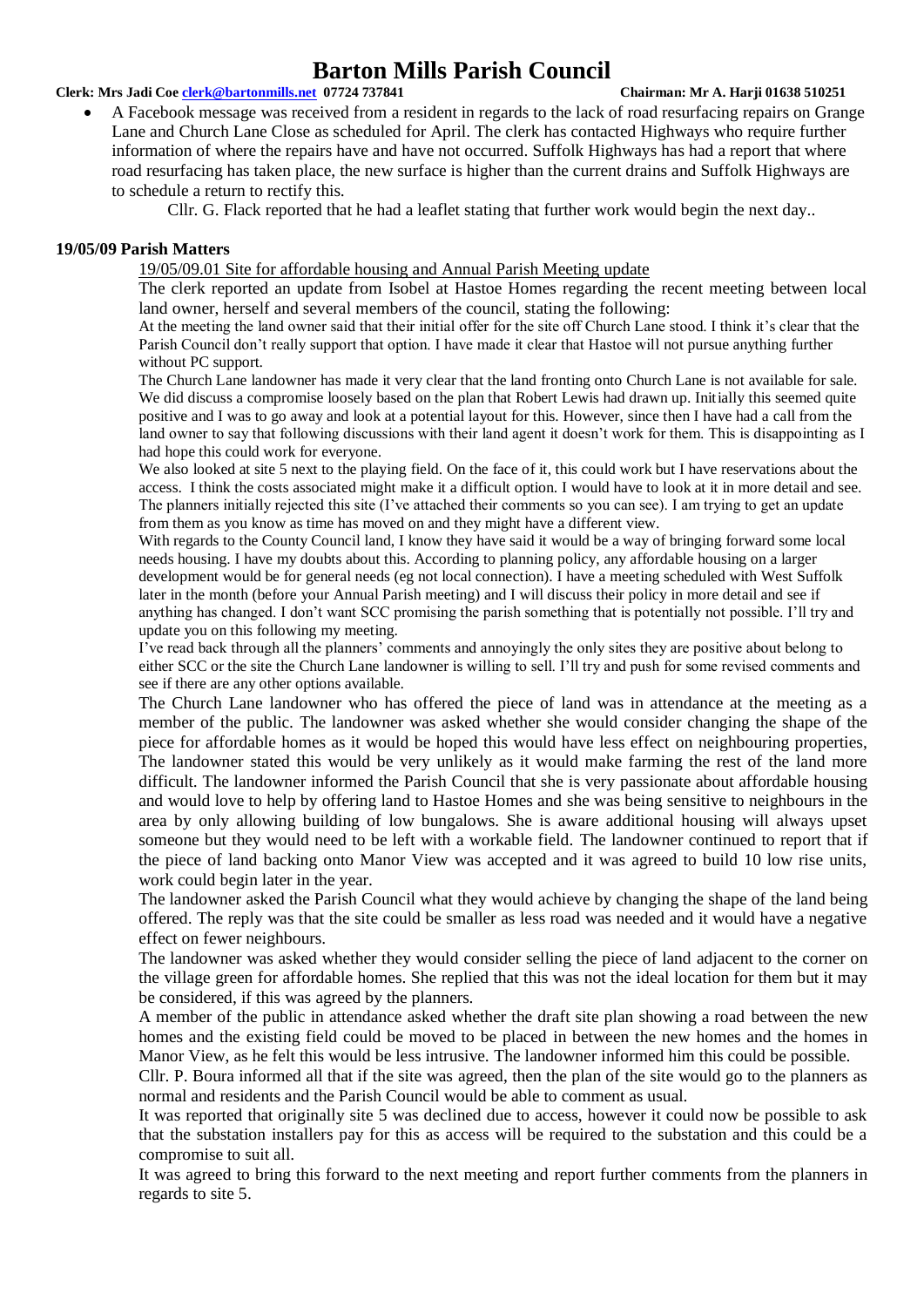#### **Clerk: Mrs Jadi Coe [clerk@bartonmills.net](mailto:clerk@bartonmills.net) 07724 737841 Chairman: Mr A. Harji 01638 510251**

19/05/09.02a - Maintenance of Assets, Street Lighting

Cllr. P. Boura reported the following:

- The new lights were connected and working and that we await the invoice from UKPN in which Peace and Kemp re-assured us would not be more than the quote.
- A quote from Pearce and Kemp as requested by UKPN had been received and UKPN has accepted the quote for light works in Bell Lane, and these should begin shortly.
- A quote of £785 plus VAT had been received from Pearce and Kemp for the new carpark light, and floodlights and a quote from  $K \& M$  Lighting was still to be received. (PB)
- The Hundred Club may be willing to support the Parish Council and help pay for part of the new car park light, it was agreed the clerk would write to the Hundred Club and request funding of £500.00 (JC)
- A quote to fix a street light in Burrell Crescent would be requested from Peace and Kemp, although the light does not belong to the Parish Council, in the past the Parish Council have maintained these lights. The light does not belong to Suffolk County Council or the Parish Council and it is possible the energy costs are not being charged to anyone.

## 19/05/09.02b – Other

Cllr. P. Boura reported the following:

- The previous volunteer who was replacing the dog waste bags was no longer able to continue but had suggested another resident, who has kindly offered to take over this role.
- The Millennium Information Board by the Bull Inn has been knocked down, and is currently with Cllr. N. Horne who will repair this on his return from a holiday. (NH)
- The repairs to the picnic table on the playing field are in hand and that wood preservative will need to be purchased in the near future for this wood and other jobs around the village.
- Replacement swings and chains have been ordered and received but since the old swings have been removed it has been noted that additional items are required, in which she will look into further. (PB)
- The roundabout has slight rot and the top will need replacing, and a quote from Proludic would be requested. (PB)
- Sanding work is required on the slide and this would be done soon.
- A handy man will need to be employed to carry out further maintenance of assets.
	- It was agreed to included the need for a handy man at the next Council meeting

#### 19/05/09.03 SID Rota

The Rota was agreed until the end of June, the clerk is to forward an updated schedule to all volunteers.  $(JC)$ 

## 19/05/09.04 Highways meeting update

The clerk reported an email from Highways in regards to  $A11/Fi$ veways meeting suggesting Friday  $24<sup>th</sup>$ May at 6:30pm and that the Village Hall has been provisional booked.

It was agreed that the date was not suitable for most members and the clerk should go back with more dates, preferably Tuesdays or Wednesdays when the Church Rooms are available. It was agreed to not make this meeting public but to invite only the District and County Councillor. (JC)

It was agreed for the clerk to put to an email together prior to the meeting including questions and areas of the A11 the Parish Council wanted to discuss. The clerk would liaise with Cllr. P. Boura in regards to this. (JC/PB)

## 19/05/09.04 Co option update

The clerk reported she has received an email from one parishioner who would like to be considered for co option. The deadline for applicants is  $21<sup>st</sup>$  May.

## 19/05/09.05 Use of field as carpark update

It was agreed that the clerk should write to all groups/organisations who use the Village Hall on a regular basis and ask that if they expect the Village Hall car park to not be sufficient to park all cars in attendance, then they should open the gate and use the Village Green but request they close this again once the vehicles have left. (JC)

It was noted that the shingle in the car park had travelled and needs re-distributing, it was agreed that the clerk would ask if gardener S. Limmer would do this. (JC)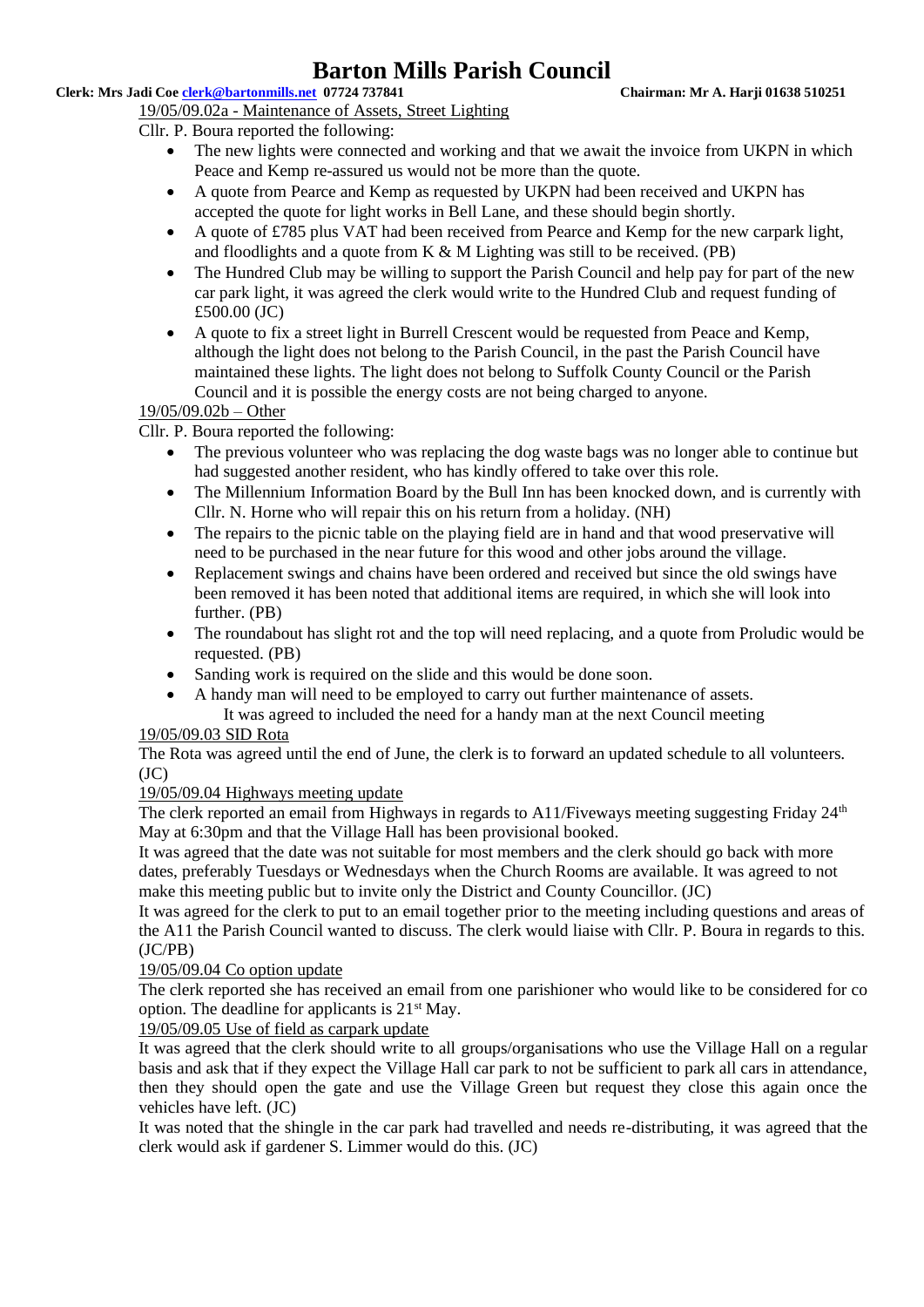#### **Clerk: Mrs Jadi Coe [clerk@bartonmills.net](mailto:clerk@bartonmills.net) 07724 737841 Chairman: Mr A. Harji 01638 510251**

19/05/09.06 Update on substation on Village Green

No update had been received but it was suggested the Parish Council should ask for more money than what would be first offered.

It was noted that if site 5 in regards to affordable housing was possible then the Parish Council could request that the access to this site is paid for by the Substation organisers and possibly a car park.

It was agreed to bring this item forward to the next agenda.

19/05/09.07 Speeding on Church Lane

Cllr. C. Miller reported that she had been informed by residents via Facebook, of concerns of speeding vehicles in Church Lane Close. It was agreed that the clerk would print 35 letters requesting residents are mindful of the speed in which they travel on the road as the road is used frequently by pedestrians including children and family pets. It was also agreed for the clerk to get quotes for a sign, asking drivers to slow down.  $(JC)$ 

#### **19/05/10 Finance & Policies**

#### 19/05/10.01 Parish Council Bank Balances and Reconciliation from list of Payments and Receipts.

The clerk reported that £27,297.20 was held in the current account and £10,001.29 was held in the deposit account at the end of April 2019. Cllr. P. Boura proposed to transfer £15,000 from the current account to the deposit account, all agreed. A letter approving this transfer was signed.

19/05/10.02 Cheques for signing and approval and to authorise payment of outstanding invoices. The following invoices were approved for payment:

|        |                     |                                  | 832.06     | 92.66      | 924.72       |          |
|--------|---------------------|----------------------------------|------------|------------|--------------|----------|
| 01-May | K & M Lighting      | May maintenance                  | 6.66       | 1.33       | 7.99         | Chg 1653 |
| 28-Apr | Ayentee Accountancy | Audit                            | 40.00      | 0.00       | 40.00        | Chg 1652 |
| 30-Apr | Pamela Boura        | Expenses                         | 29.25      | 0.00       | 29.25        | Chg 1651 |
| 30-Apr | J Coe               | Expenses                         | 94.47      | 11.33      | 105.80       | Chg 1650 |
| 30-Apr | J Coe               | Salary and Overtime              | 261.68     | 0.00       | 261.68       | Chg 1649 |
| 25-Apr | RH Landscapes       | Grass cutting and hedge trimming | 400.00     | 80.00      | 480.00       | Chg 1648 |
| Date   | Payee               | Details                          | <u>Net</u> | <u>VAT</u> | <b>Gross</b> |          |
|        |                     |                                  |            |            |              |          |

Clerks overtime of 5.5 hours at £12.37 per hour was approved for payment at the next meeting. It was also agreed that the clerk would purchase dog waste bags at a cost £45.54 and would reclaim as an expense at the next meeting.

## **19/05/11 Parish Councillors reports (for information only)**

Cllr. P. Boura reported the following:

- The football coaching scheduled in May half term would require a volunteer to unlock the village hall for use of the toilets. - *Cllr. C. Miller volunteered to do this and report on the success of the coaching.*
- Community Spirit is high in Sapphire Gardens, and there were several volunteers offering to deliver the Barton Miller in the area.
- The 2018 church accounts have been published, which showed income generated from the Barton Miller was over £1,000 and expenses were £400.
- A list of jobs she does would be produced in order to distribute these to other members.
- Cllr. C. Miller requested to attend upcoming SALC councillor training, this was agreed.

Cllr. C. Miller reported she would continue to advertise local events and Parish news on the Facebook page.

## **19/05/12 Items for future agendas**

Hand over of Cllr. P. Boura roles and jobs Confirm need of a parish handy man Church Lane Close update Receive Substation Head of Terms and agree Football Coaching report Change of bank signatories Co-opt new councillor Update on Village Green parking